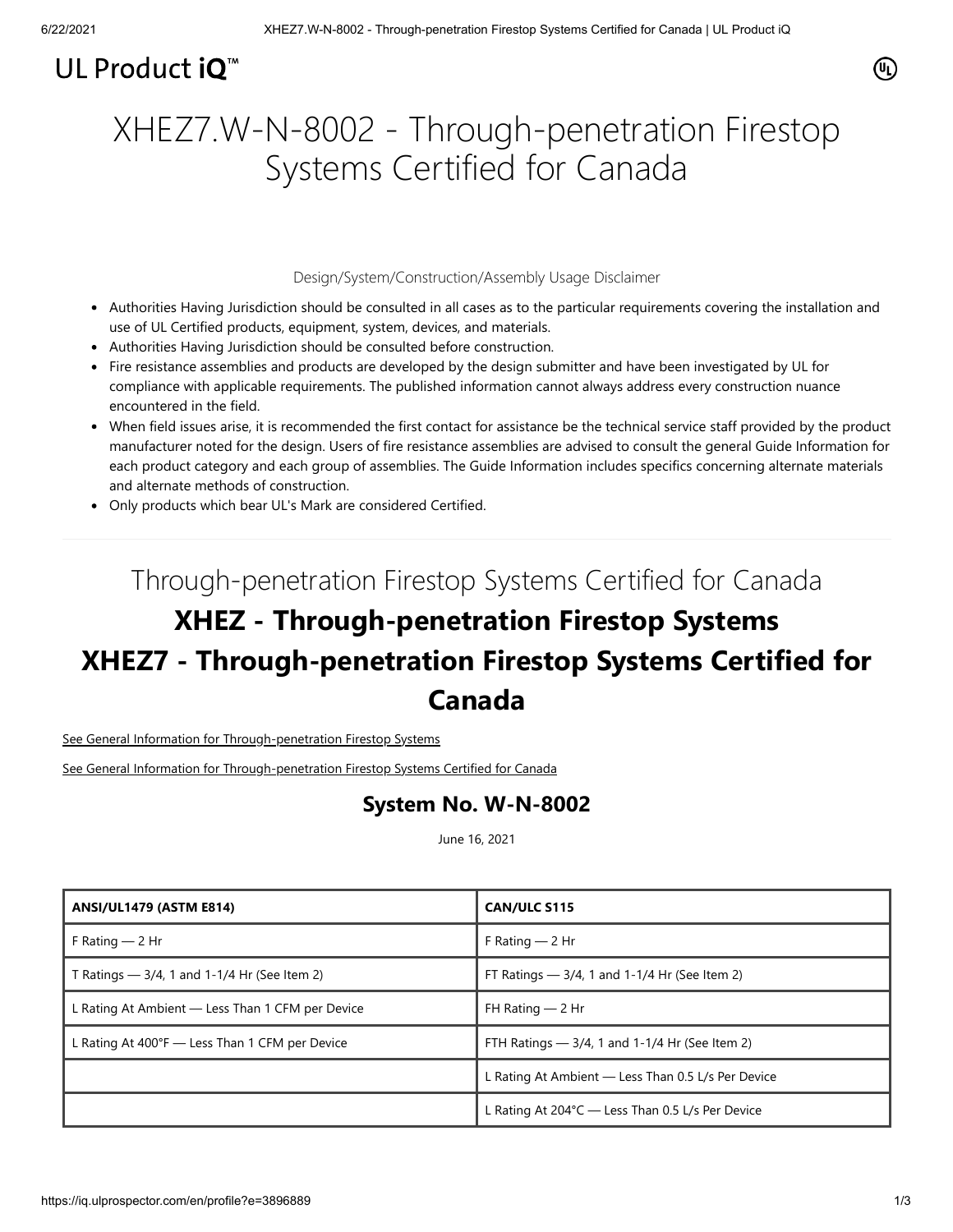

RΔ



1. **Partition Panel Units\* —** The 2 hr fire rated composite wall assembly shall be constructed of nom 6 in. (152 mm) thick coated steel faced **Partition Panel Units\*** (CJMR) installed in the manner specified in Wall and Partition Design No. U059 in the Fire Resistance Directory. Panel cutout sized to fit the rectangular outer dimensions and depth of recessed device sleeve. Max size of panel cutout is 6 by 12-13/64 in. (152.5 by 310 mm). Panel cutout of steel skin is required at both sides of opening. As an option, the steel skin cutout on side of wall opposite firestop device can be smaller and of sufficient size to accommodate the passing of the through penetrants. Panel cutout shall extend into the insulation core of the panel at one side of wall to accommodate the depth of the recessed firestop device sleeve. Opening can be located on or off panel unit joints. After installation of firestop device and through penetrants, retained cutout pieces of the insulation core are used to tightly fill any visible voids between and around the penetrant to be flush with face of wall.

#### **DURASYSTEMS BARRIERS INC — DuraWall Panels**

2. **Through-Penetrants —** Within the loading area for the firestop device, the penetrants may represent a 0 to 100 percent visual fill. Penetrants to be installed through the firestop device and the insulation core of the partition panel to pass through the opening. Penetrants to be rigidly supported on both sides of wall assembly.

A. **Cables —** The following cable types may be used:

A1. Max 750 kcmil (or smaller) copper conductor shielded or unshielded power cable with polyvinyl chloride (PVC) jacket and ethylene-propylene rubber (EPR) insulation. **When this cable is used, the T, FT and FTH Ratings are 1 hr.**

A2. Max 24 pair No. 16 AWG (or smaller) copper conductor shielded or unshielded instrumentation cable with polyvinyl chloride insulation and jacket materials. **When this cable is used, the T, FT and FTH Ratings are 1-1/4 hr.**

A3. Max 8 pair No. 16 AWG (or smaller) copper conductor shielded or unshielded instrumentation cable with polyvinyl chloride insulation and jacket materials. **When this cable is used, the T, FT and FTH Ratings are 1 hr.**

A4. Max 24 fiber, fiber optic cable with polyvinyl chloride jacket and insulation. **When this cable is used, the T, FT and FTH Ratings are 1-1/4 hr.** 

A5. Max 4 pair No. 24 AWG (or smaller) Cat 5E cables with PVC jacket and insulation. **When this cable is used, the F, FT and FTH Ratings are 1-1/4 hr.**

A6. Max 4 pair No. 23 AWG (or smaller) Cat 6 cables with PVC jacket and insulation. **When this cable is used, the F, FT and FTH Ratings are 1-1/4 hr.**